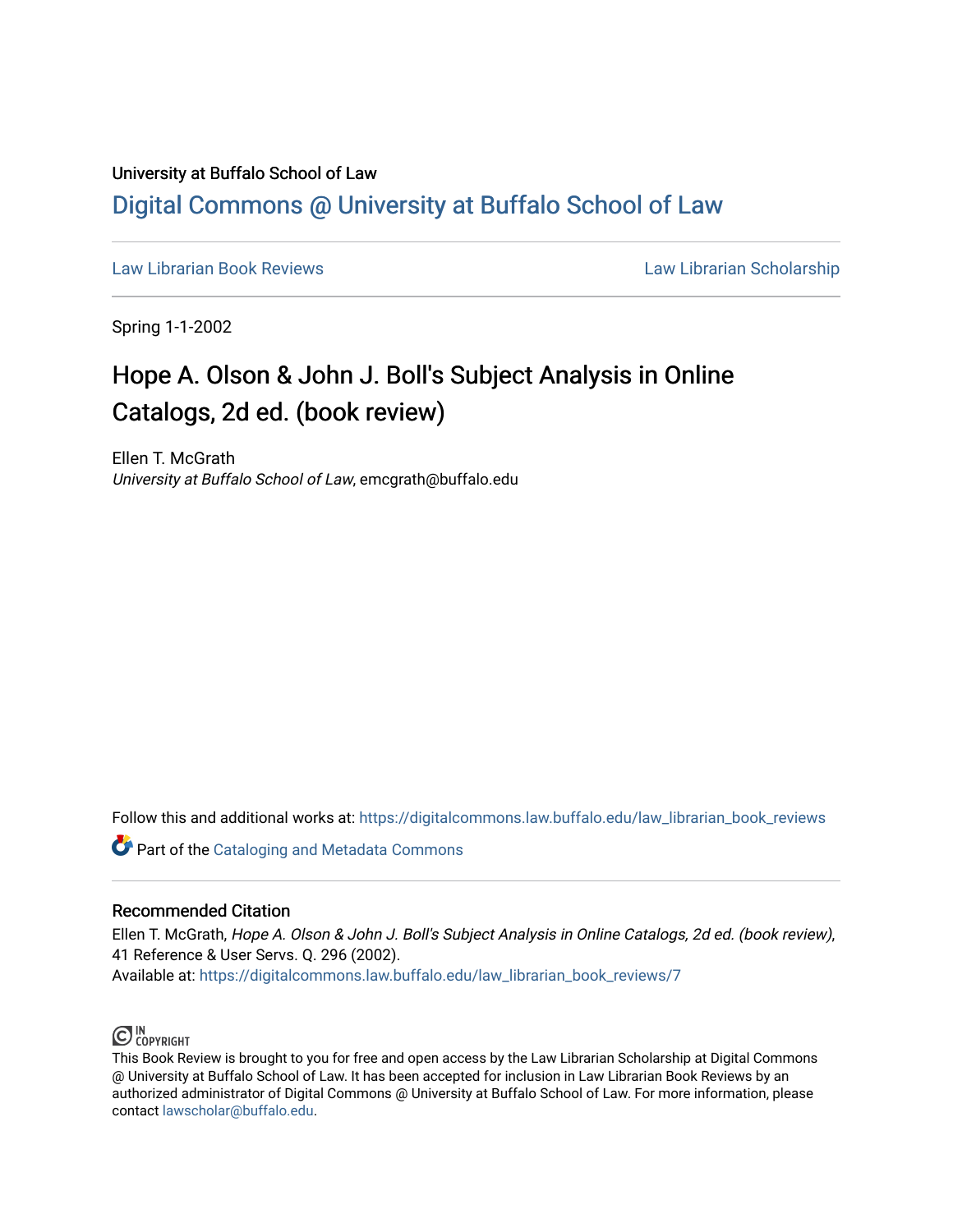access options: controlled vocabulary, uncontrolled vocabulary (natural language or keyword), and classification. The authors then describe how to design online catalogs to help users cope with these sophisticated options. They do this in the final chapters by focusing on users and their needs, user-system interfaces, and evaluation of subject retrieval outcomes. The table of contents is very detailed and many of the chapters can stand on their own, particularly the more practice-oriented ones that explain, compare, and contrast LCSH with MeSH and DDC with LCC.

The balance of theory, practice, and documented research results is helpful for the most part, though perhaps slightly confusing at times. The inclusion of OPAC wishlists, areas warranting future research, and descriptions of new methods of conducting research are added bonuses. This book is easy to read because of its pleasant typeface. The index at the back is much more detailed and useful than that of the first edition. There are almost no typographical errors, although one did stand out. Reference is made twice to the "wildcat character" (55), when what is meant is "wildcard," which is the term used in the book's index. There are excellent bibliographies at the end of each chapter, many of which are quite extensive.

The stated target audience is students with some background in organizing information and "librarians interested in subject access in online catalogs and in the adaptation of traditional methods of subject analysis to new information technologies" (xiv). Hopefully this includes all librarians! As a cataloger, I found this work an excellent review of the rationale for the subject work catalogers do on a daily basis, namely assigning subject headings and call numbers. It is easy to let what we do and why we do it get lost in the never-ending flow of our work. But *Subject Analysis in Online Catalogs*  serves as a timely reminder. All sorts of terms that compose the cataloger's

*Subject Analysis in Online Catalogs.* 2d ed. By Hope A. Olson and John J. Boll. Greenwood Village, Colo.: Libraries Unlimited, 2001. 333p. \$50 (ISBN 1- 56308-800-2).<www.lu.com>

A lot has happened in the area of *Subject Analysis in Online Catalogs*  since the first edition of this title was published in 1991. The widespread use of the Internet with its various search engines, the evolution of OPACs, and the creation of the MARC format for classification are the most evident of the multitude of changes interwoven throughout this second edition.

There is a logical flow to this book. It begins by describing the database itself, including the various MARC records within it. It then proceeds to cover the role of language in information retrieval, the vocabularies used in subject indexing, the specifics of Library of Congress and Medical Subject Headings (LCSH and MeSH), the theoretical basis of classification, the further potential for use of classification in OPACs, and the specifics of the Dewey Decimal (DDC) and Library of Congress (LCC) classifications. The authors lay the foundation for their conclusion that online catalogs must provide three

**296 Reference & User Services Quarterly**